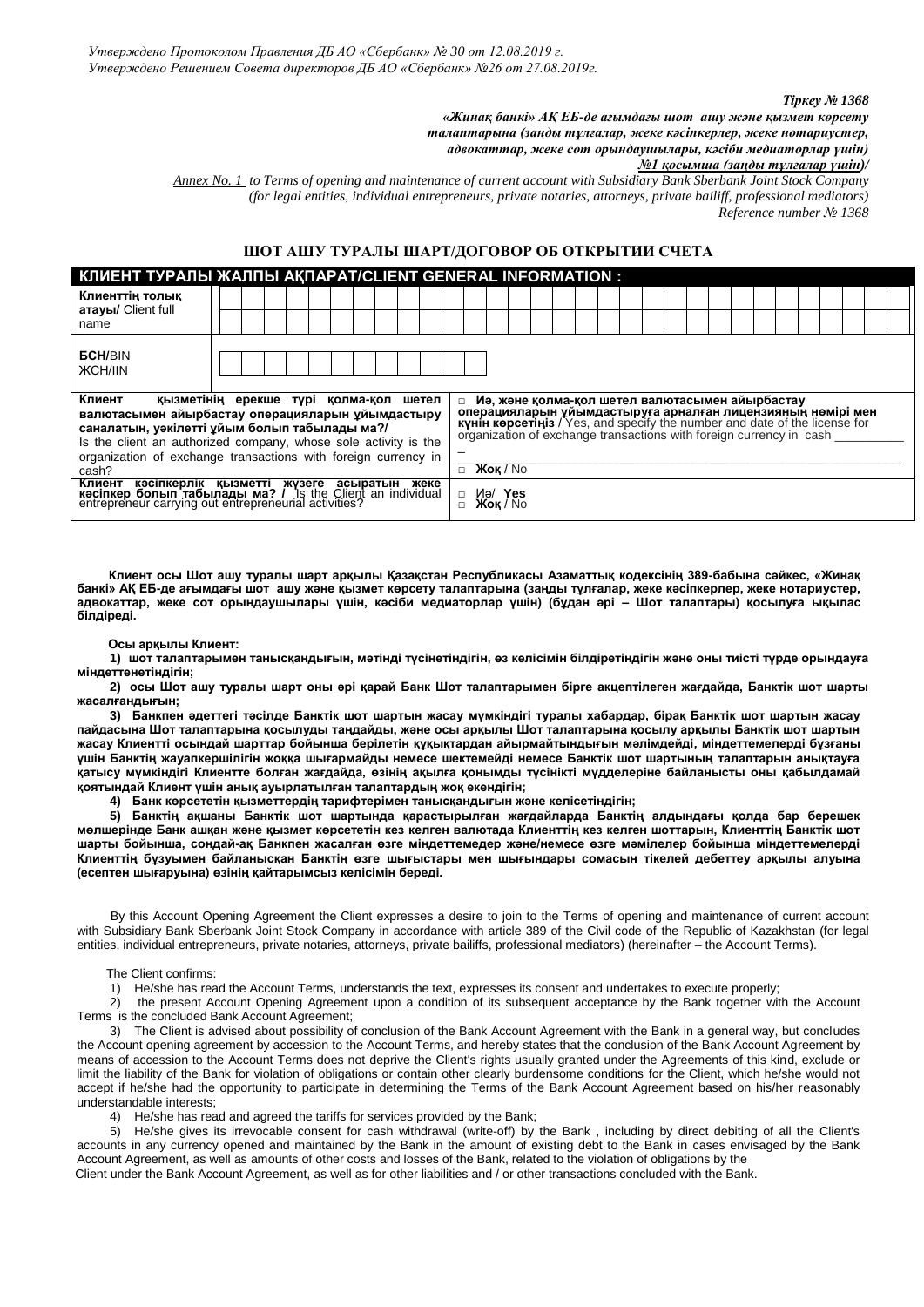*Утверждено Протоколом Правления ДБ АО «Сбербанк» № 30 от 12.08.2019 г. Утверждено Решением Совета директоров ДБ АО «Сбербанк» №26 от 27.08.2019г.*

*Тіркеу № 1368 «Жинақ банкі» АҚ ЕБ-де ағымдағы шот ашу және қызмет көрсету талаптарына (заңды тұлғалар, жеке кәсіпкерлер, жеке нотариустер, адвокаттар, жеке сот орындаушылары, кәсіби медиаторлар үшін) №1 қосымша (заңды тұлғалар үшін)/ Annex No. 1 to Terms of opening and maintenance of current account with Subsidiary Bank Sberbank Joint Stock Company (for legal entities, individual entrepreneurs, private notaries, attorneys, private bailiff, professional mediators) Reference number № 1368*  **ШОТ АШУ ТУРАЛЫ ШАРТ/ДОГОВОР ОБ ОТКРЫТИИ СЧЕТА Басшы/**Manager\_\_\_\_\_\_\_\_\_\_\_\_\_\_\_\_\_\_\_\_\_\_\_\_\_\_\_\_\_\_\_\_\_\_\_\_\_\_\_\_\_\_\_\_\_\_\_\_\_\_\_\_\_\_\_\_\_\_\_\_\_\_\_\_\_\_\_\_\_\_\_\_\_\_\_\_\_\_\_\_\_ \_\_\_\_\_\_\_\_\_\_\_\_\_\_\_\_\_\_\_\_\_\_\_\_\_\_  *(лауазымы, тегі, әкесінің аты/position, surname, name, patronymic) (қолы/ [signature\)](http://www.multitran.ru/c/m.exe?t=1019287_1_2&s1=%EC%E5%F1%F2%EE%20%EF%EE%E4%EF%E8%F1%E8)* **негізінде әрекет етуші**/acting in accordance with *\_\_\_\_\_\_\_\_\_\_\_\_\_\_\_\_\_\_\_\_\_\_\_\_\_\_\_\_\_\_\_\_\_\_\_\_\_\_\_\_\_\_\_\_\_\_\_\_\_\_\_\_\_\_\_\_\_\_\_\_\_\_\_\_\_\_\_\_\_\_\_\_\_\_\_\_\_\_\_\_\_ (құжаттың (Жарғы/Сенімхат/***өзге***) аты, нөмірі мен күні/name, number and date of the document (Statute/Power of attorney/other)* **Бас**/Chief accountant \_\_\_\_\_\_\_\_\_\_\_\_\_\_\_\_\_\_\_\_\_\_\_\_\_\_\_\_\_\_\_\_\_\_\_\_\_\_\_\_\_\_\_\_\_\_\_\_\_\_\_\_\_\_\_\_\_\_\_\_\_\_\_\_\_\_\_\_\_\_\_\_\_\_\_\_\_\_\_\_\_\_\_ \_\_\_\_\_\_\_\_\_\_\_\_\_\_\_\_\_\_  *(тегі, әкесінің аты/surname, name, patronymic) (қолы/ [signature\)](http://www.multitran.ru/c/m.exe?t=1019287_1_2&s1=%EC%E5%F1%F2%EE%20%EF%EE%E4%EF%E8%F1%E8)* **М.О./**L.S. (**болған кезде**/ if available) **Клиенттің мекенжайы /Client address Клиенттің байланыс телефоны**/Contact telephone number of the Client \_\_\_\_\_\_\_\_\_\_\_\_\_\_\_\_\_\_\_\_\_\_\_\_\_\_\_\_\_\_\_\_\_\_\_\_\_\_\_\_\_\_

 $20$ <sub>—</sub> ж./year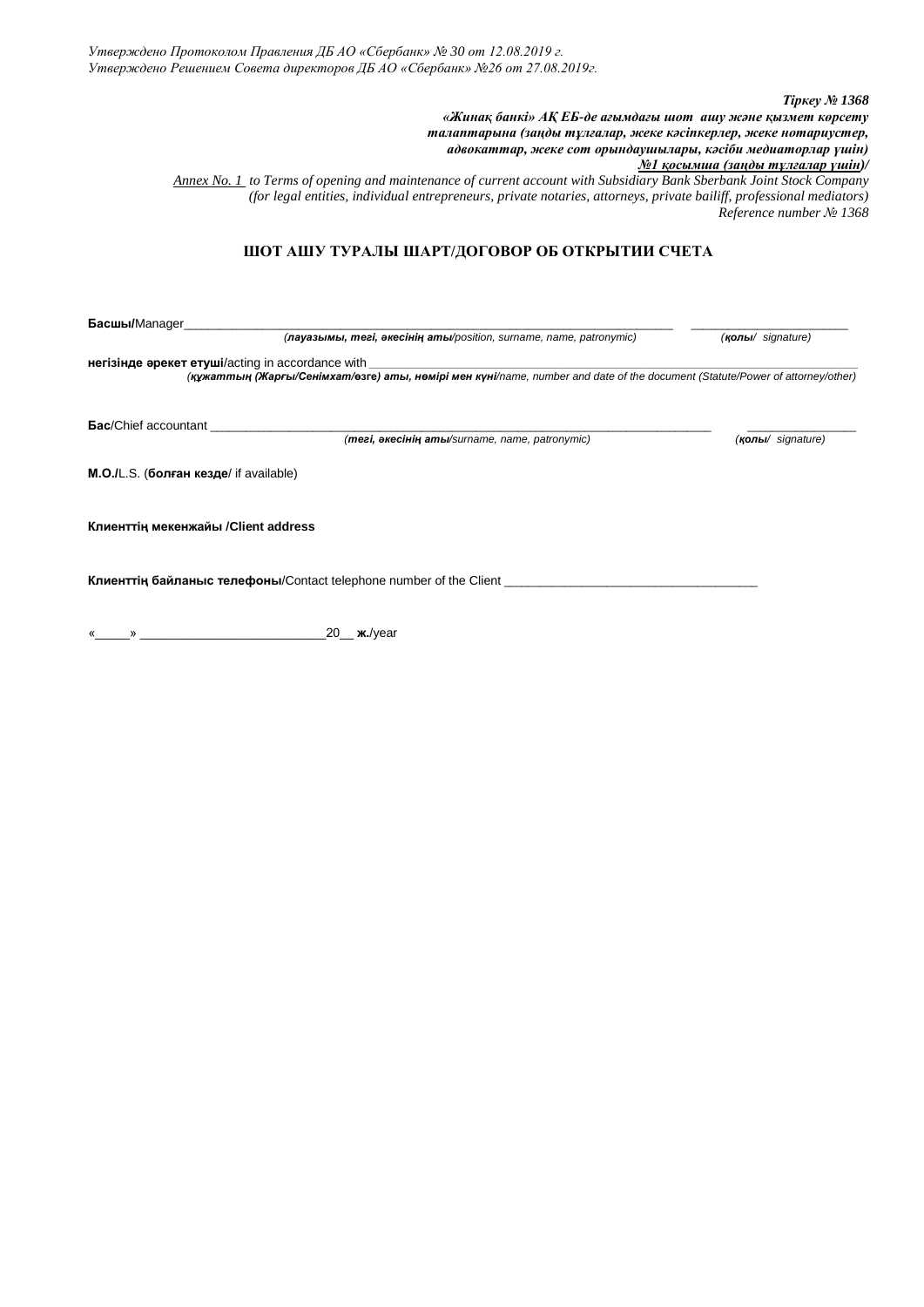*Тіркеу № 1368*

*«Жинақ банкі» АҚ ЕБ-де ағымдағы шот ашу және қызмет көрсету талаптарына (заңды тұлғалар, жеке кәсіпкерлер, жеке нотариустер, адвокаттар, жеке сот орындаушылары, кәсіби медиаторлар үшін)* 

*№1 қосымша (заңды тұлғалар үшін)/*

*Annex No. 1 to Terms of opening and maintenance of current account with Subsidiary Bank Sberbank Joint Stock Company (for legal entities, individual entrepreneurs, private notaries, attorneys, private bailiff, professional mediators) Reference number № 1368* 

# **ШОТ АШУ ТУРАЛЫ ШАРТ/ДОГОВОР ОБ ОТКРЫТИИ СЧЕТА**

#### **БАНК БЕЛГІЛЕРІ/ MARKS OF THE BANK**

**«Жинақ банкі» АҚ ЕБ**

**Қазақстан Республикасы, Алматы қ., 050059, Әл-Фараби д-лы, 13/1 үй Қазақстан Республикасы Ұлттық банкі Монетарлық операцияларды есепке алу басқармасындағы (ООКСП) коды 125, Кор. шоты KZ82125KZT1001300306, БСК SABRKZKA, БСН 930740000137/** SB Sberbank JSC Al-Farabi Avenue, 13/1, Bostandykskiy district, Almaty, Republic of Kazakhstan, 050059.

Correspondent account KZ82125KZT1001300306. code 125 in the Monetary Operation Accounting Department (CAPSD) of the National Bank of the Republic of Kazakhstan, BIC SABRKZKA, BIN 930740000137

*\_\_\_\_\_\_\_\_\_\_\_\_\_\_\_\_\_\_\_\_\_\_\_\_\_\_\_\_\_\_\_\_\_\_\_\_\_\_\_\_\_\_\_\_\_\_\_\_\_\_\_\_\_\_\_\_\_\_\_\_\_\_\_\_\_\_\_\_\_\_\_\_\_\_\_\_\_\_\_\_\_\_\_\_\_\_\_\_\_\_\_\_\_\_\_\_\_\_\_\_\_\_\_\_\_\_\_\_\_\_\_\_\_\_ («Жинақ банкі» АҚ ЕБ операциялық бөлімшесінің атауы/орналасқан жері/ name and location of the operating subdivision of SB Sberbank JSC )*

**Банктік шот шарты**/Bank Account Agreement \_\_\_\_\_\_\_\_\_\_\_\_\_\_\_\_\_\_\_\_\_\_\_\_\_\_\_\_\_\_\_\_\_\_\_\_\_\_\_\_\_\_\_\_\_\_\_\_\_\_\_\_\_\_\_\_\_\_\_\_\_\_\_\_\_\_\_\_\_\_\_\_\_\_\_\_\_\_\_\_\_\_\_

 $N<sup>o</sup>$  dated  $\blacksquare$ 

 *(Клиенттің атауы/name of the Client)*

| No S.No<br>$\star$ | Ағымдағы шоттың/<br>current account No. ( <b><i>KCK/IIC</i></b> )                                                                                                                                                                  |                       | Ағымдағы шоттың валютасы/<br>Currency of the current account<br>(қажеттісін көрсету/mark necessary)                                  |
|--------------------|------------------------------------------------------------------------------------------------------------------------------------------------------------------------------------------------------------------------------------|-----------------------|--------------------------------------------------------------------------------------------------------------------------------------|
| 1.                 |                                                                                                                                                                                                                                    | ⊔<br>□<br>ப<br>⊔<br>□ | <b>Теңге/Tenge</b><br>Ресей рублі/ Russian ruble<br><b>АҚШ доллары/US dollar</b><br>EYPO/EURO<br>Басқасы/Other, атап көрсету/namely  |
| 2.                 |                                                                                                                                                                                                                                    | ப<br>□<br>LI          | <b>Теңге/Tenge</b><br>Ресей рублі/ Russian ruble<br><b>АҚШ доллары/US dollar</b><br>EYPO/EURO<br>Басқасы/Other, атап көрсету/namely  |
| 3.                 |                                                                                                                                                                                                                                    | □<br>П                | <b>Теңге/Tenge</b><br>Ресей рублі/ Russian ruble<br><b>АҚШ доллары/US dollar</b><br>EYPO/EURO<br>Басқасы/Other, атап көрсету/namely  |
| $\overline{4}$ .   | <b>XCK/IIC No.</b> The state of the state of the state of the state of the state of the state of the state of the state of the state of the state of the state of the state of the state of the state of the state of the state of | □<br>□<br>ப           | <b>Теңге/Tenge</b><br>Ресей рублі/ Russian ruble<br><b>АҚШ доллары/ US dollar</b><br>EYPO/EURO<br>Басқасы/Other, атап көрсету/namely |
| 5.                 | <b>XCK</b> / IIC No.                                                                                                                                                                                                               | □<br>ப                | <b>Теңге/Tenge</b><br>Ресей рублі/ Russian ruble<br><b>АҚШ доллары/ US dollar</b><br>EYPO/EURO<br>Басқасы/Other, атап көрсету/namely |

\* Осы Digital қызметтер шарты негізінде Клиентке ашылатын ағымдағы шоттар санына байланысты, кестедегі тармақтар саны ұлғайтылуы мүмкін / The number of lines in the table can be increased depending on the number of current accounts opened for the Client on the basis of this Account Opening Agreement.